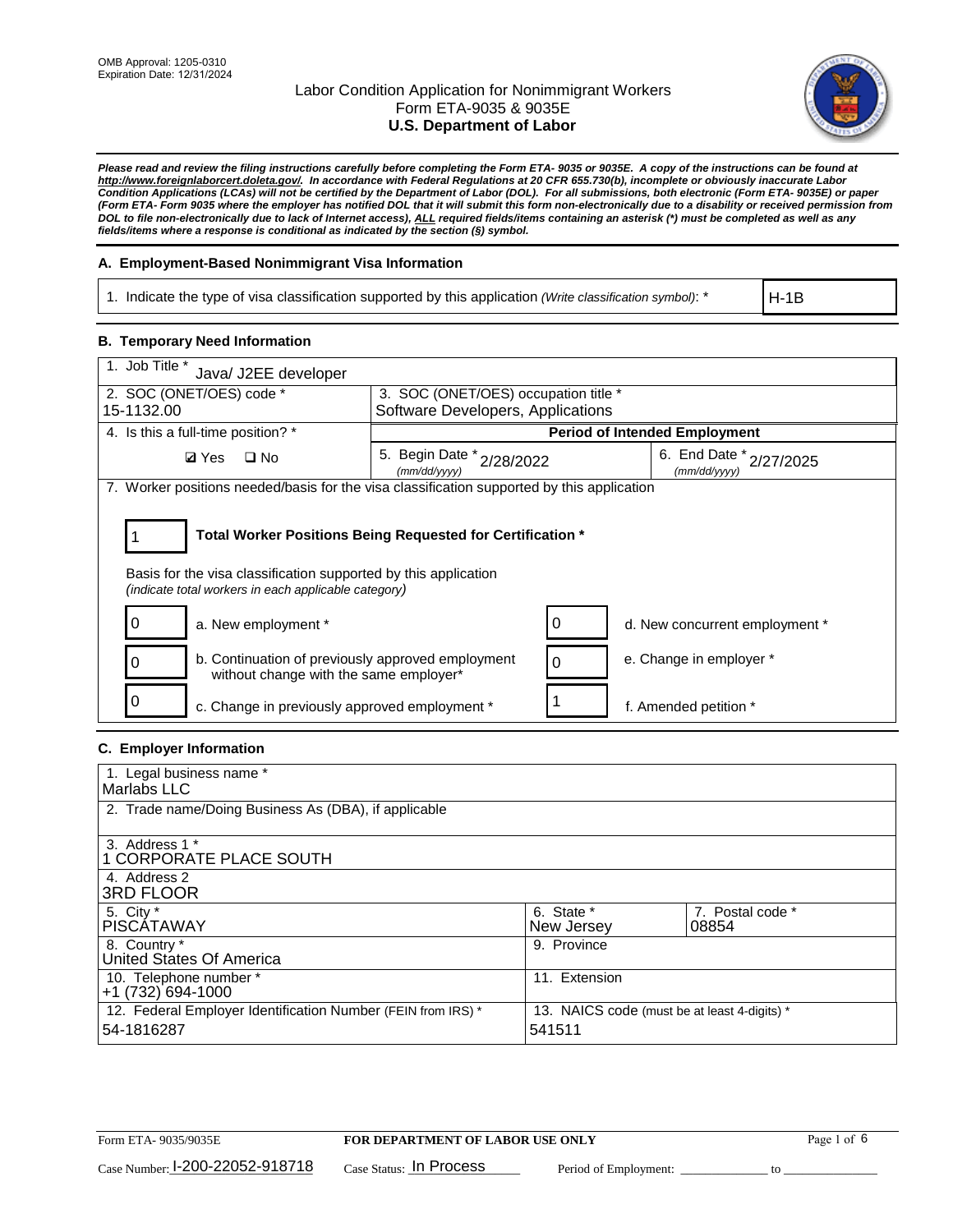

## **D. Employer Point of Contact Information**

**Important Note**: The information contained in this Section must be that of an employee of the employer who is authorized to act on behalf of the employer in labor certification matters. The information in this Section must be different from the agent or attorney information listed in Section E, unless the attorney is an employee of the employer.

| 1. Contact's last (family) name *               | 2. First (given) name * |                          | 3. Middle name(s)         |
|-------------------------------------------------|-------------------------|--------------------------|---------------------------|
| Vidyadharan                                     | Sanjay                  |                          |                           |
| 4. Contact's job title *<br>Chief Legal Officer |                         |                          |                           |
| 5. Address 1 *<br>1 CORPORATE PLACE SOUTH       |                         |                          |                           |
| 6. Address 2<br><b>3RD FLOOR</b>                |                         |                          |                           |
| 7. City *<br><b>PISCÁTAWAY</b>                  |                         | 8. State *<br>New Jersey | 9. Postal code *<br>08854 |
| 10. Country *<br>United States Of America       |                         | 11. Province             |                           |
| 12. Telephone number *                          | 13. Extension           | 14. E-Mail address       |                           |
| +1 (732) 694-1000                               | 1600                    | sanjay@marlabs.com       |                           |

# **E. Attorney or Agent Information (If applicable)**

**Important Note**: The employer authorizes the attorney or agent identified in this section to act on its behalf in connection with the filing of this application.

| 1. Is the employer represented by an attorney or agent in the filing of this application? *<br>If "Yes," complete the remainder of Section E below. |                         |              |                               |                   | $\Box$ Yes                                           | <b>ØNo</b> |
|-----------------------------------------------------------------------------------------------------------------------------------------------------|-------------------------|--------------|-------------------------------|-------------------|------------------------------------------------------|------------|
| 2. Attorney or Agent's last (family) name §                                                                                                         | 3. First (given) name § |              |                               | 4. Middle name(s) |                                                      |            |
| 5. Address 1 §                                                                                                                                      |                         |              |                               |                   |                                                      |            |
| 6. Address 2                                                                                                                                        |                         |              |                               |                   |                                                      |            |
| 7. City §                                                                                                                                           |                         | 8. State §   |                               |                   | 9. Postal code §                                     |            |
| 10. Country §                                                                                                                                       |                         | 11. Province |                               |                   |                                                      |            |
| 12. Telephone number §                                                                                                                              | 13. Extension           |              | 14. E-Mail address            |                   |                                                      |            |
| 15. Law firm/Business name §                                                                                                                        |                         |              | 16. Law firm/Business FEIN §  |                   |                                                      |            |
| 17. State Bar number (only if attorney) §                                                                                                           |                         |              | standing (only if attorney) § |                   | 18. State of highest court where attorney is in good |            |
| 19. Name of the highest State court where attorney is in good standing (only if attorney) §                                                         |                         |              |                               |                   |                                                      |            |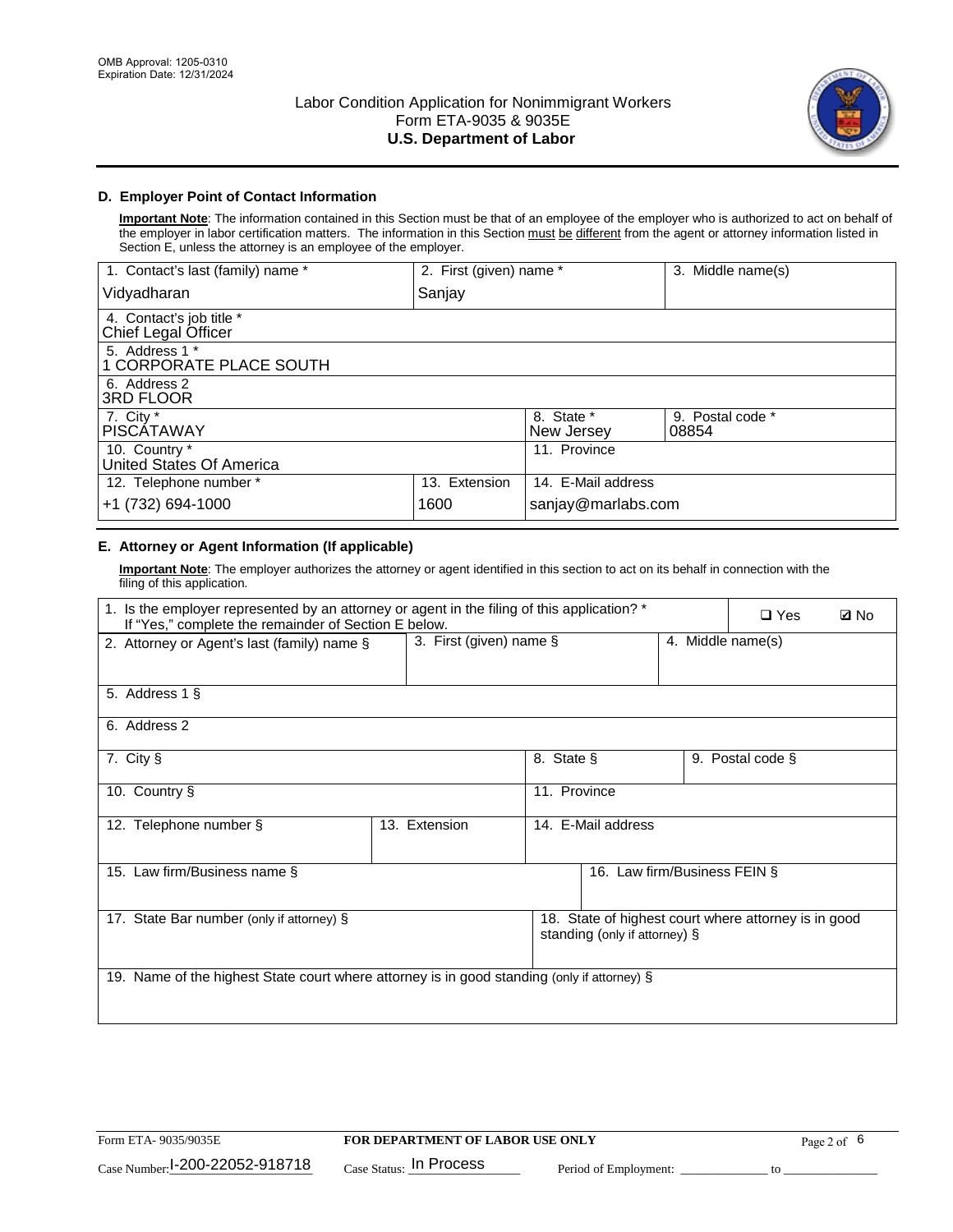

#### **F. Employment and Wage Information**

**Important Note**: The employer must define the intended place(s) of employment with as much geographic specificity as possible. Each intended place(s) of employment listed below must be the worksite or physical location where the work will actually be performed and cannot be a P.O. Box. The employer must identify all intended places of employment, including those of short duration, on the LCA. 20 CFR 655.730(c)(5). If the employer is submitting this form non-electronically and the work is expected to be performed in more than one location, an attachment must be submitted in order to complete this section. An employer has the option to use either a single Form ETA-9035/9035E or multiple forms to disclose all intended places of employment. If the employer has more than ten (10) intended places of employment at the time of filing this application, the employer must file as many additional LCAs as are necessary to list all intended places of employment. See the form instructions for further information about identifying all intended places of employment.

#### a.*Place of Employment Information* 1

|                                                                              | 1. Enter the estimated number of workers that will perform work at this place of employment under<br>the LCA.*                 |  | 1                                        |                      |                          |  |  |  |
|------------------------------------------------------------------------------|--------------------------------------------------------------------------------------------------------------------------------|--|------------------------------------------|----------------------|--------------------------|--|--|--|
|                                                                              | 2. Indicate whether the worker(s) subject to this LCA will be placed with a secondary entity at this<br>place of employment. * |  | <b>Ø</b> Yes                             | $\square$ No         |                          |  |  |  |
|                                                                              | 3. If "Yes" to question 2, provide the legal business name of the secondary entity. §                                          |  |                                          |                      |                          |  |  |  |
|                                                                              | Verizon LLC                                                                                                                    |  |                                          |                      |                          |  |  |  |
|                                                                              | 4. Address 1 *<br>9603 Valley Ranch Pkwy E, Apt 2076                                                                           |  |                                          |                      |                          |  |  |  |
|                                                                              | 5. Address 2                                                                                                                   |  |                                          |                      |                          |  |  |  |
| Irving                                                                       | 6. City $*$<br>7. County *<br><b>Dallas</b>                                                                                    |  |                                          |                      |                          |  |  |  |
|                                                                              | 8. State/District/Territory *<br>9. Postal code *<br>75063<br>Texas                                                            |  |                                          |                      |                          |  |  |  |
| 10. Wage Rate Paid to Nonimmigrant Workers *<br>10a. Per: (Choose only one)* |                                                                                                                                |  |                                          |                      |                          |  |  |  |
|                                                                              | □ Hour □ Week □ Bi-Weekly □ Month ☑ Year<br>From* \$ 94100 00<br>To: $$$                                                       |  |                                          |                      |                          |  |  |  |
|                                                                              | 11. Prevailing Wage Rate *<br>11a. Per: (Choose only one)*                                                                     |  |                                          |                      |                          |  |  |  |
|                                                                              | 94037 00<br>$\mathbf{\hat{S}}$                                                                                                 |  | □ Hour □ Week □ Bi-Weekly □ Month ☑ Year |                      |                          |  |  |  |
|                                                                              | Questions 12-14. Identify the source used for the prevailing wage (PW) (check and fully complete only one): *                  |  |                                          |                      |                          |  |  |  |
| 12.                                                                          | A Prevailing Wage Determination (PWD) issued by the Department of Labor                                                        |  |                                          |                      | a. PWD tracking number § |  |  |  |
| 13.                                                                          | A PW obtained independently from the Occupational Employment Statistics (OES) Program                                          |  |                                          |                      |                          |  |  |  |
| $\mathbf v$                                                                  | a. Wage Level (check one): §                                                                                                   |  |                                          | b. Source Year §     |                          |  |  |  |
|                                                                              | ☑ ⊪<br>$\square$ $\square$<br>$\Box$ IV<br>$\Box$ N/A<br>□⊥                                                                    |  |                                          | 7/1/2021 - 6/30/2022 |                          |  |  |  |
| 14.                                                                          | A PW obtained using another legitimate source (other than OES) or an independent authoritative source                          |  |                                          |                      |                          |  |  |  |
|                                                                              | a. Source Type (check one): §<br>b. Source Year §<br>$\Box$ CBA<br>$\Box$ DBA<br>$\square$ SCA<br>$\Box$ Other/ PW Survey      |  |                                          |                      |                          |  |  |  |
|                                                                              | c. If responded "Other/ PW Survey" in question 14.a, enter the name of the survey producer or publisher §                      |  |                                          |                      |                          |  |  |  |
|                                                                              | d. If responded "Other/ PW Survey" in question 14.a, enter the title or name of the PW survey §                                |  |                                          |                      |                          |  |  |  |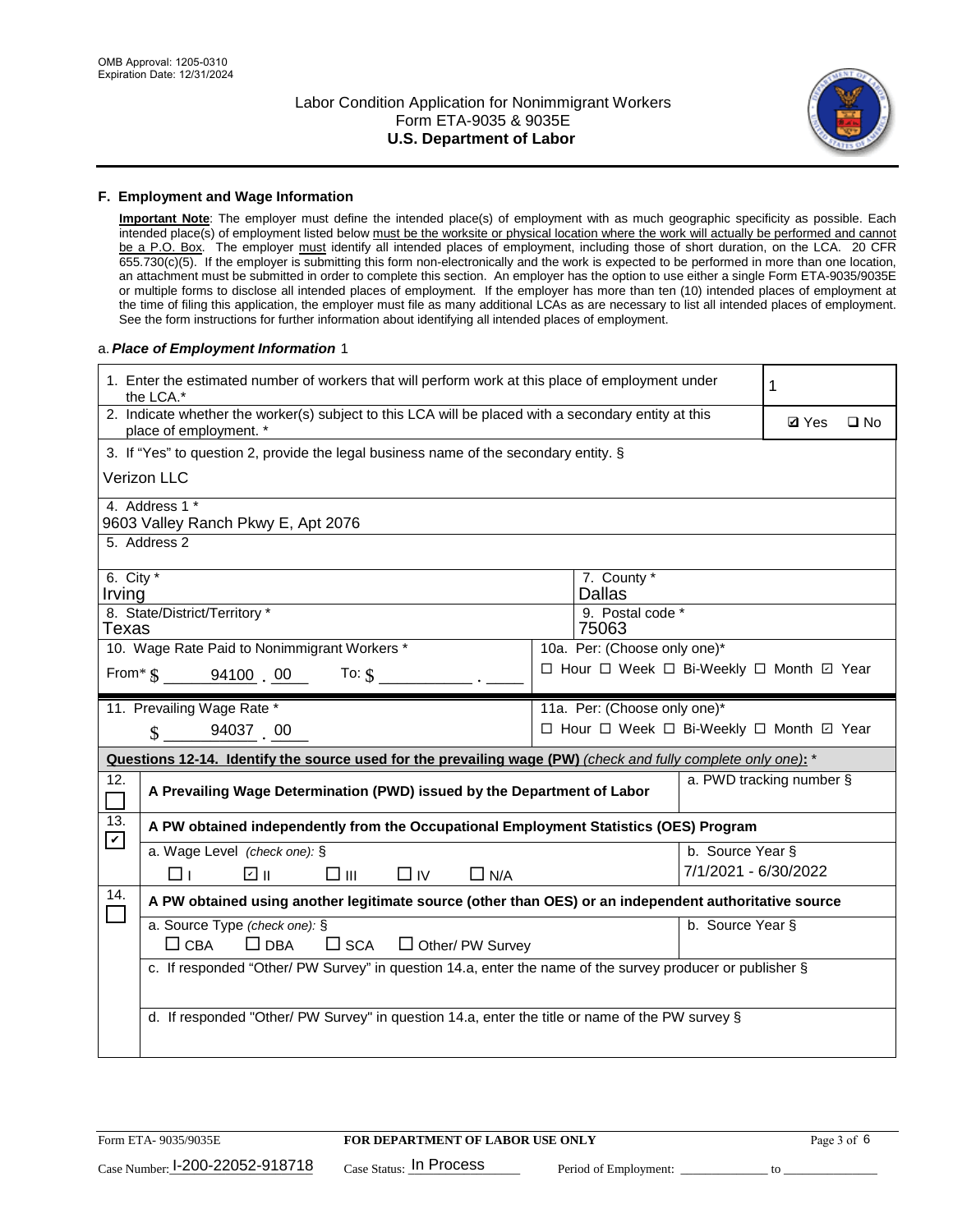

# **G. Employer Labor Condition Statements**

! *Important Note:* In order for your application to be processed, you MUST read Section G of the Form ETA-9035CP - General Instructions for the 9035 & 9035E under the heading "Employer Labor Condition Statements" and agree to all four (4) labor condition statements summarized below:

- (1) **Wages:** The employer shall pay nonimmigrant workers at least the prevailing wage or the employer's actual wage, whichever is higher, and pay for non-productive time. The employer shall offer nonimmigrant workers benefits and eligibility for benefits provided as compensation for services on the same basis as the employer offers to U.S. workers. The employer shall not make deductions to recoup a business expense(s) of the employer including attorney fees and other costs connected to the performance of H-1B, H-1B1, or E-3 program functions which are required to be performed by the employer. This includes expenses related to the preparation and filing of this LCA and related visa petition information. 20 CFR 655.731;
- (2) **Working Conditions:** The employer shall provide working conditions for nonimmigrants which will not adversely affect the working conditions of workers similarly employed. The employer's obligation regarding working conditions shall extend for the duration of the validity period of the certified LCA or the period during which the worker(s) working pursuant to this LCA is employed by the employer, whichever is longer. 20 CFR 655.732;
- (3) **Strike, Lockout, or Work Stoppage:** At the time of filing this LCA, the employer is not involved in a strike, lockout, or work stoppage in the course of a labor dispute in the occupational classification in the area(s) of intended employment. The employer will notify the Department of Labor within 3 days of the occurrence of a strike or lockout in the occupation, and in that event the LCA will not be used to support a petition filing with the U.S. Citizenship and Immigration Services (USCIS) until the DOL Employment and Training Administration (ETA) determines that the strike or lockout has ended. 20 CFR 655.733; and
- (4) **Notice:** Notice of the LCA filing was provided no more than 30 days before the filing of this LCA or will be provided on the day this LCA is filed to the bargaining representative in the occupation and area of intended employment, or if there is no bargaining representative, to workers in the occupation at the place(s) of employment either by electronic or physical posting. This notice was or will be posted for a total period of 10 days, except that if employees are provided individual direct notice by e-mail, notification need only be given once. A copy of the notice documentation will be maintained in the employer's public access file. A copy of this LCA will be provided to each nonimmigrant worker employed pursuant to the LCA. The employer shall, no later than the date the worker(s) report to work at the place(s) of employment, provide a signed copy of the certified LCA to the worker(s) working pursuant to this LCA. 20 CFR 655.734.

1. **I have read and agree to** Labor Condition Statements 1, 2, 3, and 4 above and as fully explained in Section G of the Form ETA-9035CP – General Instructions for the 9035 & 9035E and the Department's regulations at 20 CFR 655 Subpart H. \*

**Ø**Yes ロNo

### **H. Additional Employer Labor Condition Statements –H-1B Employers ONLY**

!**Important Note***:* In order for your H-1B application to be processed, you MUST read Section H – Subsection 1 of the Form ETA 9035CP – General Instructions for the 9035 & 9035E under the heading "Additional Employer Labor Condition Statements" and answer the questions below.

#### *a. Subsection 1*

| 1. At the time of filing this LCA, is the employer H-1B dependent? §                                                                                                                                                                                          | ⊡ Yes      | □ No |              |  |  |
|---------------------------------------------------------------------------------------------------------------------------------------------------------------------------------------------------------------------------------------------------------------|------------|------|--------------|--|--|
| 2. At the time of filing this LCA, is the employer a willful violator? $\S$                                                                                                                                                                                   |            |      | ⊡ No         |  |  |
| 3. If "Yes" is marked in questions H.1 and/or H.2, you must answer "Yes" or "No" regarding<br>whether the employer will use this application ONLY to support H-1B petitions or extensions of<br>status for exempt H-1B nonimmigrant workers? §                |            |      | $\Box$ No    |  |  |
| 4. If "Yes" is marked in question H.3, identify the statutory basis for the<br>■ \$60,000 or higher annual wage<br>exemption of the H-1B nonimmigrant workers associated with this<br>□ Master's Degree or higher in related specialty<br>$\Box$ Both<br>LCA. |            |      |              |  |  |
| H-1B Dependent or Willful Violator Employers -Master's Degree or Higher Exemptions ONLY                                                                                                                                                                       |            |      |              |  |  |
| 5. Indicate whether a completed Appendix A is attached to this LCA covering any H-1B<br>nonimmigrant worker for whom the statutory exemption will be based <b>ONLY</b> on attainment of a<br>Master's Degree or higher in related specialty. §                | $\Box$ Yes | ⊡ No | <b>Q</b> N/A |  |  |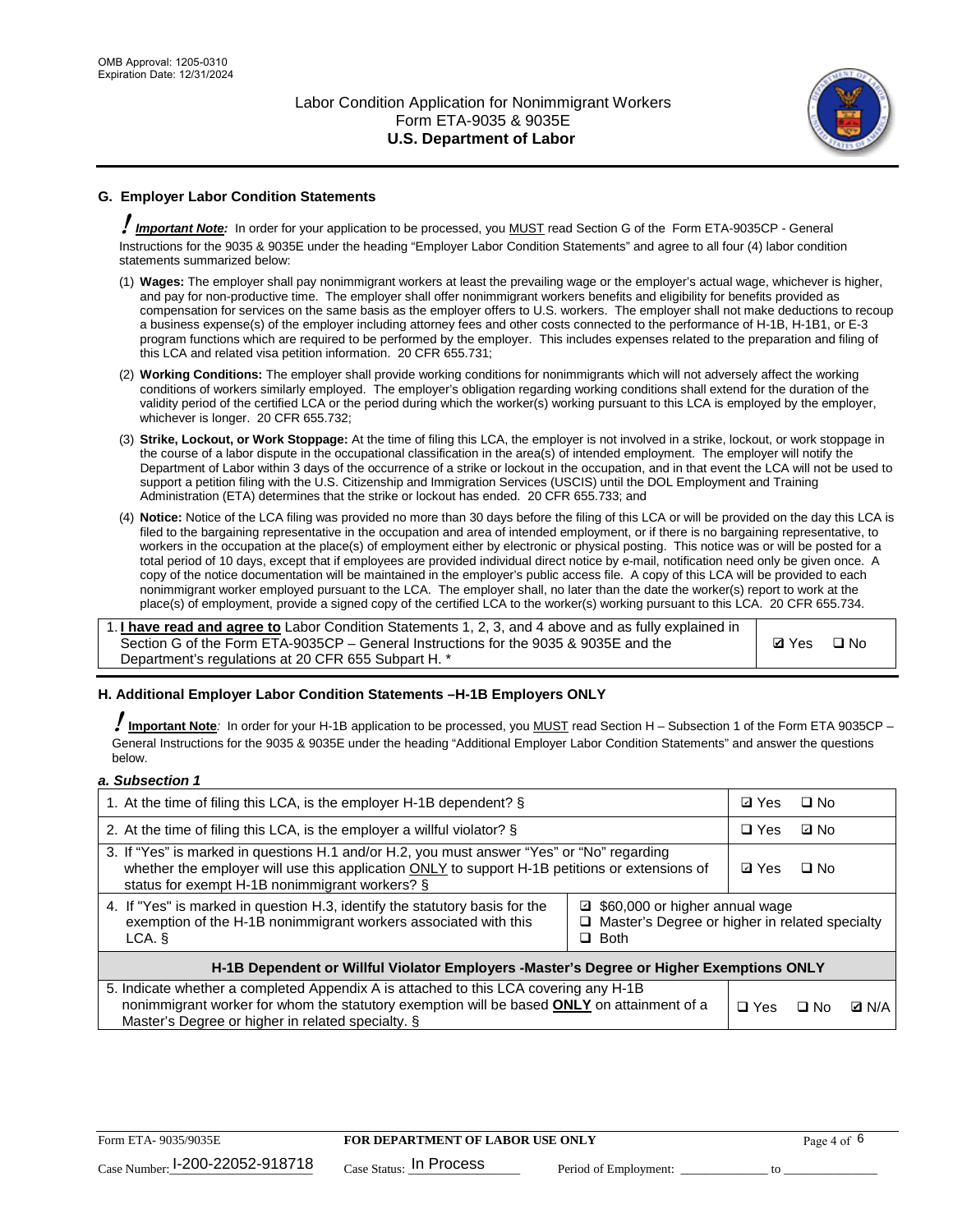

**If you marked "Yes" to questions H.a.1 (H-1B dependent) and/or H.a.2 (H-1B willful violator) and "No" to question H.a.3 (exempt H-1B nonimmigrant workers), you MUST read Section H – Subsection 2 of the Form ETA 9035CP – General Instructions for the 9035 & 9035E under the heading "Additional Employer Labor Condition Statements" and indicate your agreement to all three (3) additional statements summarized below.**

#### *b. Subsection 2*

- A. **Displacement:** An H-1B dependent or willful violator employer is prohibited from displacing a U.S. worker in its own workforce within the period beginning 90 days before and ending 90 days after the date of filing of the visa petition. 20 CFR 655.738(c);
- B. **Secondary Displacement:** An H-1B dependent or willful violator employer is prohibited from placing an H-1B nonimmigrant worker(s) with another/secondary employer where there are indicia of an employment relationship between the nonimmigrant worker(s) and that other/secondary employer (thus possibly affecting the jobs of U.S. workers employed by that other employer), unless and until the employer subject to this LCA makes the inquiries and/or receives the information set forth in 20 CFR 655.738(d)(5) concerning that other/secondary employer's displacement of similarly employed U.S. workers in its workforce within the period beginning 90 days before and ending 90 days after the date of such placement. 20 CFR 655.738(d). Even if the required inquiry of the secondary employer is made, the H-1B dependent or willful violator employer will be subject to a finding of a violation of the secondary displacement prohibition if the secondary employer, in fact, displaces any U.S. worker(s) during the applicable time period; and
- C. **Recruitment and Hiring:** Prior to filing this LCA or any petition or request for extension of status for nonimmigrant worker(s) supported by this LCA, the H-1B dependent or willful violator employer must take good faith steps to recruit U.S. workers for the job(s) using procedures that meet industry-wide standards and offer compensation that is at least as great as the required wage to be paid to the nonimmigrant worker(s) pursuant to 20 CFR 655.731(a). The employer must offer the job(s) to any U.S. worker who applies and is equally or better qualified for the job than the nonimmigrant worker. 20 CFR 655.739.

| 6. I have read and agree to Additional Employer Labor Condition Statements A, B, and C above and |       |           |
|--------------------------------------------------------------------------------------------------|-------|-----------|
| as fully explained in Section H – Subsections 1 and 2 of the Form ETA 9035CP – General           | □ Yes | $\Box$ No |
| Instructions for the 9035 & 9035E and the Department's regulations at 20 CFR 655 Subpart H. §    |       |           |

### **I. Public Disclosure Information**

! **Important Note***:* You must select one or both of the options listed in this Section.

| 1. Public disclosure information in the United States will be kept at: * |  |  |  |  |  |  |  |
|--------------------------------------------------------------------------|--|--|--|--|--|--|--|
|--------------------------------------------------------------------------|--|--|--|--|--|--|--|

**sqrt** Employer's principal place of business □ Place of employment

### **J. Notice of Obligations**

A. Upon receipt of the certified LCA, the employer must take the following actions:

- o Print and sign a hard copy of the LCA if filing electronically (20 CFR 655.730(c)(3));<br>
Maintain the original signed and certified LCA in the employer's files (20 CFR 655.7
- Maintain the original signed and certified LCA in the employer's files (20 CFR 655.705(c)(2); 20 CFR 655.730(c)(3); and 20 CFR 655.760); and
- o Make a copy of the LCA, as well as necessary supporting documentation required by the Department of Labor regulations, available for public examination in a public access file at the employer's principal place of business in the U.S. or at the place of employment within one working day after the date on which the LCA is filed with the Department of Labor (20 CFR 655.705(c)(2) and 20 CFR 655.760).
- B. The employer must develop sufficient documentation to meet its burden of proof with respect to the validity of the statements made in its LCA and the accuracy of information provided, in the event that such statement or information is challenged (20 CFR 655.705(c)(5) and 20 CFR 655.700(d)(4)(iv)).
- C. The employer must make this LCA, supporting documentation, and other records available to officials of the Department of Labor upon request during any investigation under the Immigration and Nationality Act (20 CFR 655.760 and 20 CFR Subpart I).

*I declare under penalty of perjury that I have read and reviewed this application and that to the best of my knowledge, the*  information contained therein is true and accurate. I understand that to knowingly furnish materially false information in the *preparation of this form and any supplement thereto or to aid, abet, or counsel another to do so is a federal offense punishable by fines, imprisonment, or both (18 U.S.C. 2, 1001,1546,1621).*

| 1. Last (family) name of hiring or designated official *   2. First (given) name of hiring or designated official *   3. Middle initial §<br>Vidyadharan | Saniav           |  |
|----------------------------------------------------------------------------------------------------------------------------------------------------------|------------------|--|
| 4. Hiring or designated official title *<br>Chief Legal Officer                                                                                          |                  |  |
| 5. Signature *                                                                                                                                           | 6. Date signed * |  |

| Form ETA-9035/9035E                         | <b>FOR DEPARTMENT OF LABOR USE ONLY</b> | Page 5 of 6           |  |
|---------------------------------------------|-----------------------------------------|-----------------------|--|
| $_{\text{Case Number:}}$ I-200-22052-918718 | $_{\rm Case~S status:}$ In Process      | Period of Employment: |  |